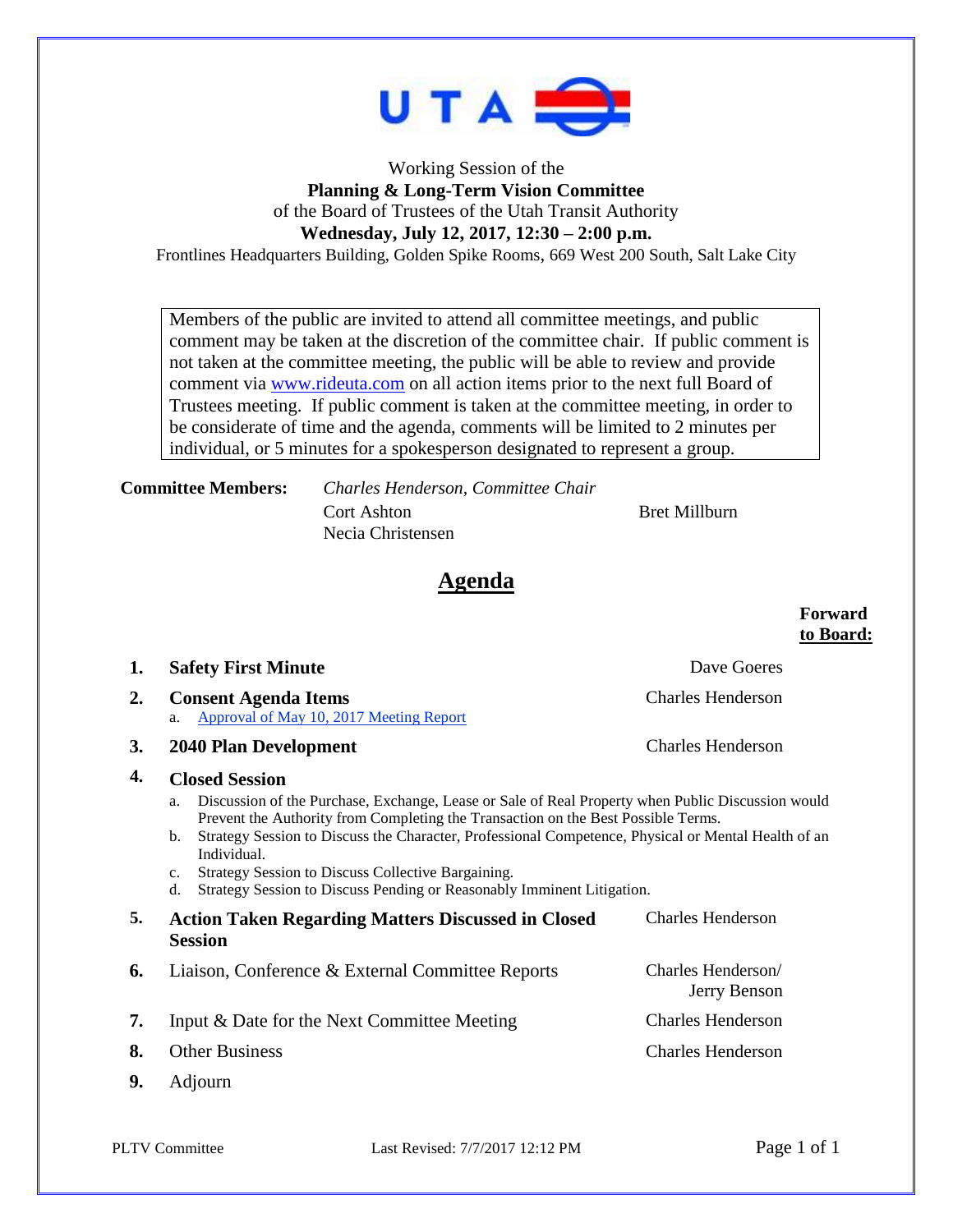# <span id="page-1-0"></span>**UTAH TRANSIT AUTHORITY BOARD OF TRUSTEES Planning & Long-Term Vision Committee Agenda Item Coversheet**

| DATE:                                       | <b>July 12, 2017</b>                                                                                                                                |
|---------------------------------------------|-----------------------------------------------------------------------------------------------------------------------------------------------------|
| <b>CONTACT PERSON:</b>                      | <b>Charles Henderson, Chair</b>                                                                                                                     |
| <b>SUBJECT:</b>                             | <b>Planning &amp; Long-Term Vision Committee Report</b><br>approval                                                                                 |
| <b>BACKGROUND:</b>                          | The Planning & Long-Term Vision Committee report<br>of the meeting is attached for review and consideration<br>of approval by the committee members |
| <b>STRATEGIC FOCUS</b><br><b>ALIGNMENT:</b> |                                                                                                                                                     |
| <b>LEGAL REVIEW:</b>                        | N/A                                                                                                                                                 |
| <b>EXHIBITS:</b>                            | 05-10-17 PLVT Meeting Report – Unapproved<br>$\bullet$                                                                                              |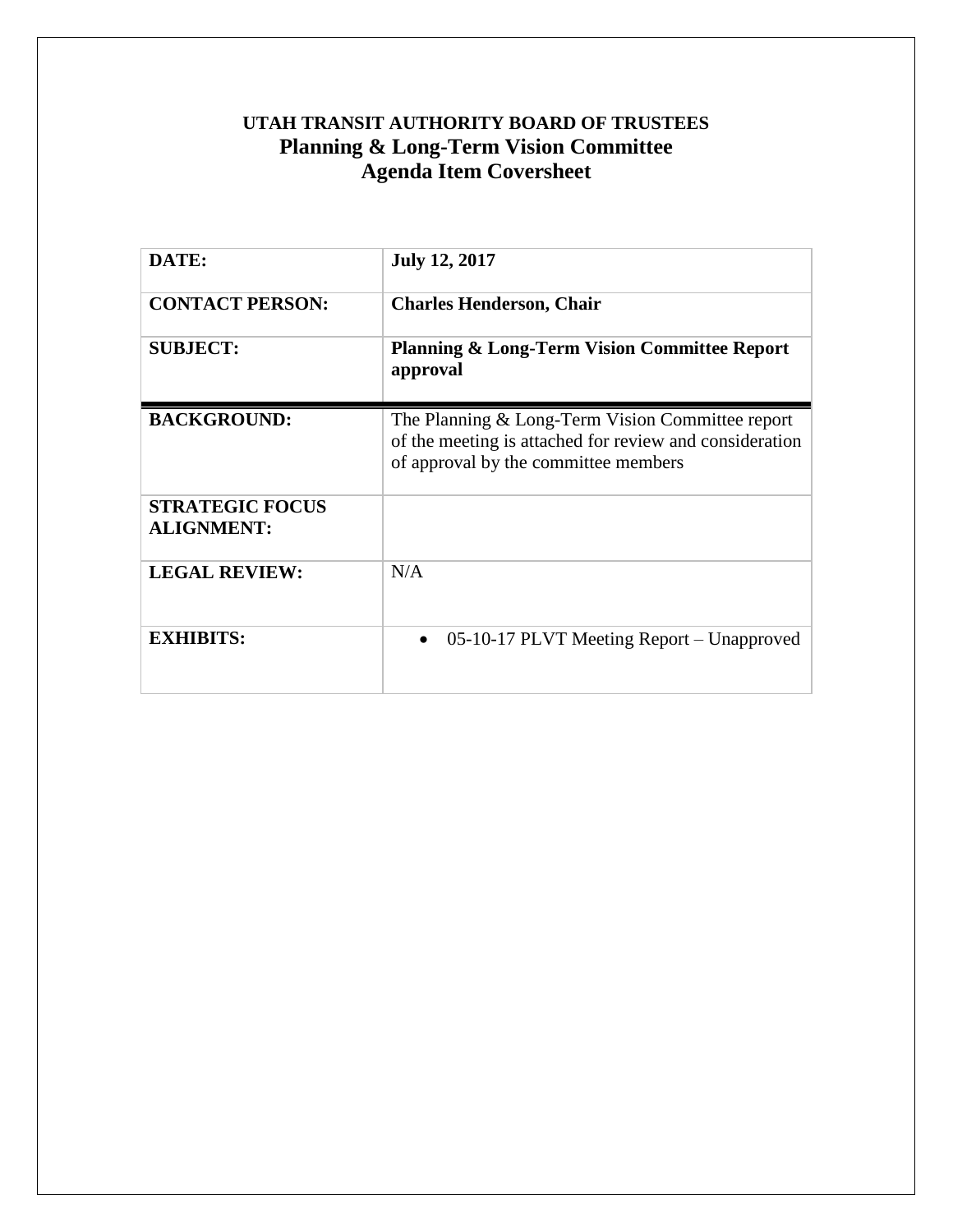

Minutes of the Planning & Long-Term Vision Meeting of the Board of Trustees of the Utah Transit Authority (UTA) Wednesday, May 10, 2017 FrontLines Headquarters, 669 West 200 South, Salt Lake City, UT

*Charles Henderson, Chair* Jeff Acerson Necia Christensen Robert McKinley Bret Millburn Dan McConkie

### **Committee Members: Other Board Members in Attendance:**

Sherry Hall Everett Brent Taylor (phone) Karen Cronin

Trustees excused from this meeting included: Trustee Ashton & Trustee Walker

#### **Welcome**

Chair Henderson called the meeting to order at 12:13pm with four trustees present and Trustee Taylor participating by phone.

#### 1. **Safety First Minute (**Lamount Worthy)

Chair Henderson yielded the floor to Lamount Worthy, Video Security Administrator, for a safety message.

#### 2. **Consent Agenda Items** (Charles Henderson)

a. Approval of April 12, 2017 Meeting Report – Trustee Hall Everett made the motion to approve the minutes which was seconded by Trustee Millburn. Motion approved.

#### **3. Board Workshop Pre-Visioning Session** (Charles Henderson)

Chair Henderson yielded the floor to UTA staff, Alisha Garrett for explanation of the visioning process.

- June  $2^{nd} \& 3^{rd}$  Workshop Prep.
	- Alisha presented the Mini Workshop
		- o Goal let everyone know the process we are going through.
			- o What goes into a vision and why that is important?
			- o Goals and objectives which support the vision.
			- o Best practices and what are other agencies doing.
		- o The process
			- o Vision/Strategic Priorities/Goals & Priorities
		- o Why should you have a vision?
			- o Getting the message and planting trees for shade in the future, convey looking forward.
			- o What are the needs?
			- o Population growth and preparing for that.

PLTV Committee Last Revised: 7/7/2017 12:23 PM Page 1 of 2